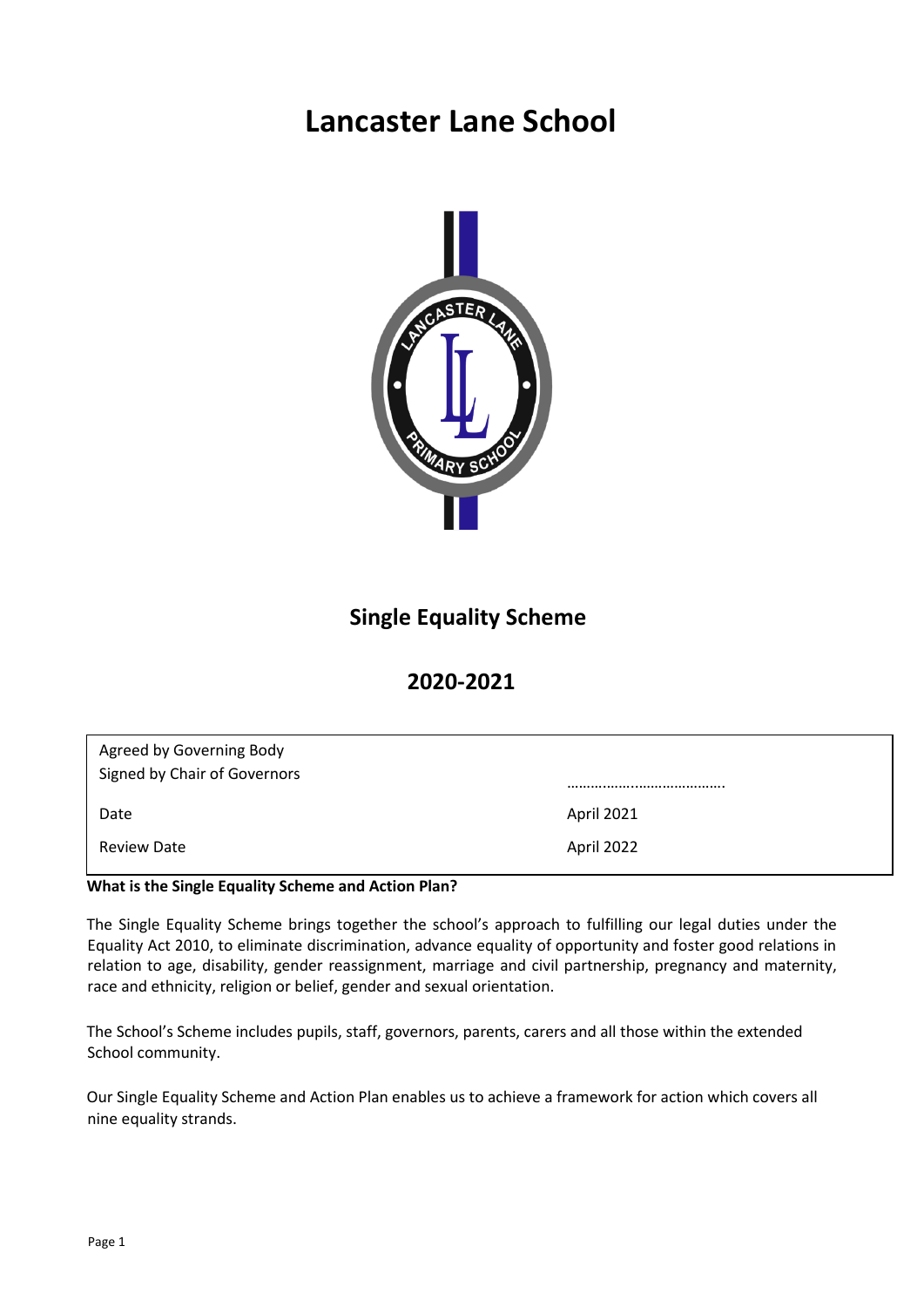We will continue to meet our statutory duties by reporting annually (see section 14) on the progress of the Single Equality Scheme and Action Plan. This will be reviewed by our Governing Body and will cover activity undertaken in relation to the nine equality strands and the promotion of community cohesion.

# **Policy Statement**

- 1. The School acknowledges and welcomes diversity amongst pupils, staff, parents or carers and visitors.
- 2. The School does not discriminate against anyone, be they staff or pupils, on the grounds of their sex, race, age, colour, religion or belief, nationality, ethnic, national origins**,** disability, physical or mental abilities**,** sexual orientation, gender reassignment, pregnancy or maternity.
- 3. The School promotes the principles of fairness and justice for all through the education that is provided in our School.
- 4. The School ensures that all students have equal access to the full range of educational opportunities provided by the School.
- 5. The School is opposed to all forms of racism and xenophobia, including those forms that are directed towards religious groups and communities.
- 6. The School respects the religious beliefs and practices of all staff, pupils, parents and carers and complies with all reasonable requests relating to religious observance and practice.
- 7. The School ensures that all recruitment, employment, promotion and training systems are fair to all, and provides opportunities for everyone to fulfil their potential.
- 8. The School will make reasonable adjustments, when required to, in order to:
	- increase access to the curriculum;
	- improve access to the School building; and
	- improve the delivery of information.

#### **Meeting our duties**

Under the Equality Act 2010, the school has a Public Sector Equality Duty (PSED) that extends to all protected characteristics to show due regard to the need to:

- Eliminate discrimination and other conduct that is prohibited by the Act;
- Advance equality of opportunity between people who share a protected characteristic and people who do not share it;
- Foster good relations across all characteristics between people who share a protected characteristic and those who do not share it.

#### **Dealing with protected characteristic incidents**

All incidents involving a protected characteristic are recorded and logged on CPOMS. Reports are made to the Governing Body and the Local Authority, as well as discussed at the Senior Leadership Team level.

The School must ensure that pupils do not receive less favourable treatment because of a protected characteristic and to do this, the School has a duty to make reasonable adjustments.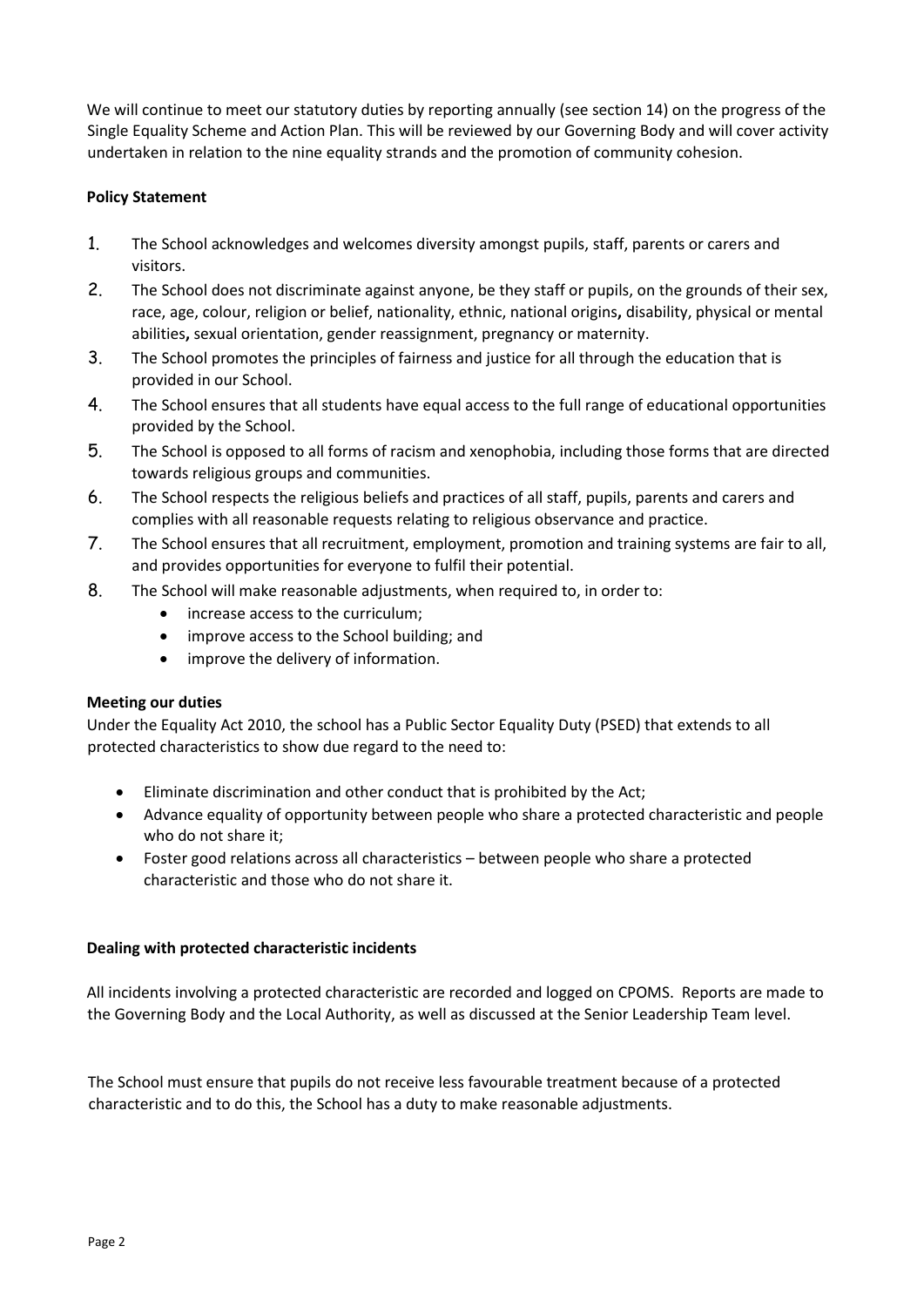# **Gender equality**

The general duty to promote gender equality means that the School must show due regard to:

- 1. Eliminating unlawful discrimination and harassment; and
- 2. Promoting equality of opportunity between men and women, girls and boys.

#### **Transgender**

Transgendered people are explicitly covered by the gender equality duty. The term transgendered refers to a range of people who do not feel comfortable with their birth gender. The School respects the confidentiality of those seeking gender reassignment and will provide a supportive environment within its School community.

## **Community Cohesion**

The School also has a responsibility to promote community cohesion, developing good relations across different cultures, ethnic, religious and non-religious and socio-economic groups. We have incorporated our priorities into our Single Equality Scheme and Action Plan in order to facilitate the monitoring of our progress and performance in terms of meeting our objectives.

**Teaching, learning and the curriculum** – with emphasis across the curriculum on the promotion of common values and valuing diversity, promotion of awareness of human rights and the responsibility to uphold and defend them, development of skills of participation and responsible actions (across the curriculum).

**Equity and excellence** – equality for all to succeed, removing barriers to access, eliminating variations in outcomes for different groups including the participation in the EEF project.

**Engagement and extended services** – enabling the means for children and families to interact with people from different backgrounds and to build positive relations and links with different schools and communities – locally and more widely.

We recognise that our School has a responsibility for educating children who will live and work in a country which is diverse in terms of culture, religions or beliefs, ethnicities and social backgrounds.

We understand that we already have a duty to eliminate unlawful discrimination and to promote equality of opportunity and good relations between people of different groups.

#### **Our School Values and Visions**

In fulfilling the duties described above, all the School's actions will embody its key principles and values, namely that it:

- believes all should have equal access to opportunities, regardless of ability, age, gender, disabilities, racial or ethnic group;
- celebrates the diversity of our world;
- respects the religious, spiritual, cultural, and moral values of others and considers thoughtfully the attitudes, values and beliefs of the School community;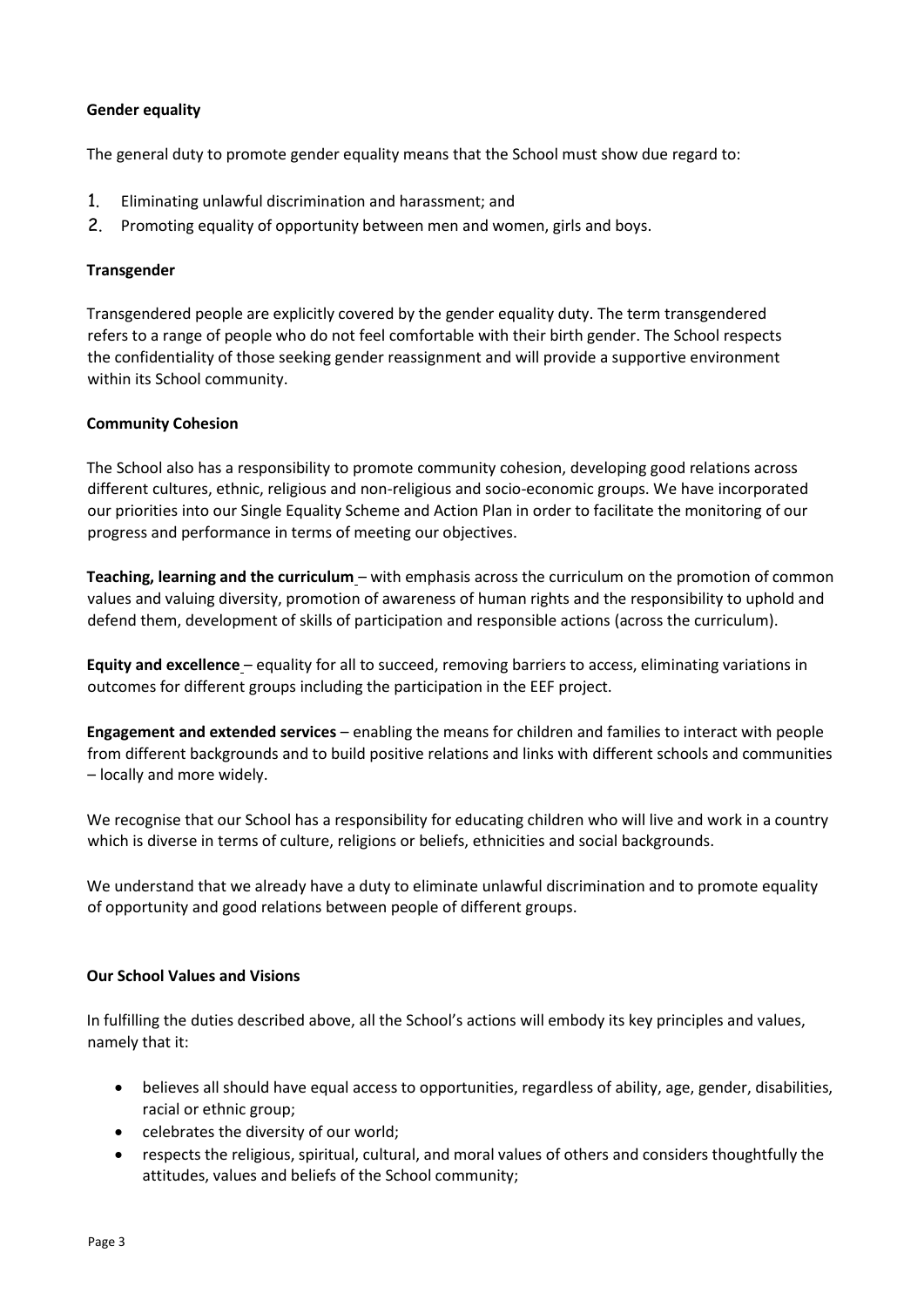- Provides an atmosphere of harmony, respect and safety within an educational environment;
- Knows that equality is not simply about protecting potentially vulnerable individuals. The School believes that any child may be disadvantaged by prejudice, and so seeks to promote good relationships between all groups and positive attitudes towards disabled people, people from different ethnic or cultural groups or faith backgrounds and people of different gender or sexual orientation;
- Values staff for their ability and potential to help the School make the best possible provision for all pupils, regardless of disability, ethnicity, culture, religious belief.

# **Consultation and involving people**

The School consulted pupils, staff, governors, parents and carers and our wider School community in creating the Single Equality Scheme and action plan, either directly or by incorporating existing policies. This has helped to ensure that the views of potentially disadvantaged groups were fully incorporated in the development of this Scheme and Action Plan.

Examples of consultation/ inclusion include:

- Discussions at School Council;
- Individual pupil questionnaires;
- Contact with parent/carers (meetings, questionnaires)
- Dedicated staff meeting time;
- Discussions at Governing Body meetings;
- Discussions within our local cluster group;
- Contact with local community groups, including groups that use the school;
- Involvement in local community activities;
- Focus groups for parents/carers and staff.

# **Roles and Responsibilities** (See also Appendix A)

The School Equality Scheme will be aligned with the School Improvement Plan. Its implementation will be monitored within the School's self-evaluation and other review processes. In addition to this regular impact assessment, the Single Equality Scheme and Action Plan will be reviewed at least every three years by the Full Governing Body.

- The Governors will ensure that the School complies with statutory requirements in respect of this Scheme and Action Plan.
- The Head Teacher is responsible for the implementation of this Scheme, and will ensure that staff are aware of their responsibilities, are given the necessary training and support and will report progress to the Governors.
- Staff are expected to promote an inclusive and collaborative ethos in the School, challenge inappropriate language and behaviour, respond appropriately to incidents of discrimination and harassment, ensure appropriate support for children with additional needs and maintain a good level of awareness of equalities issues.
- Our pupils have a responsibility to themselves and others to treat each other with respect, to feel valued, and to speak out if they witness or are subject to any inappropriate language or behaviour.
- We will take steps to ensure all visitors to the School, including parents/carers, are adhering to our commitment to equality by making them aware of the School's Single Equality Policy and Action Plan.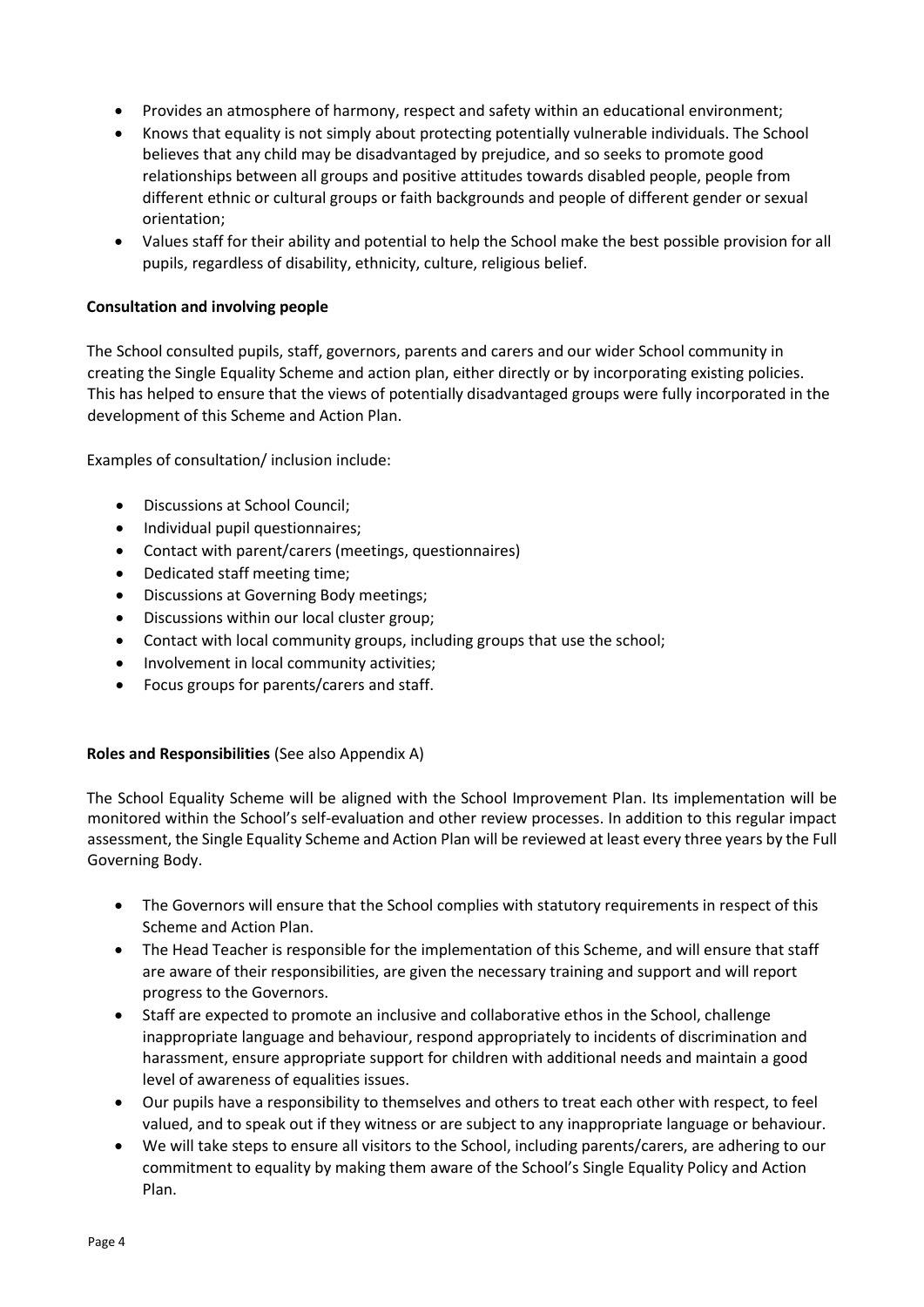# **Commissioning and procurement**

The School is required by law to ensure that when we buy services from another organisation to help us provide our services, that organisation will comply with equality legislation. This will be a significant factor in selection during any tendering process.

#### **Publicising our Scheme**

The Single Equality Scheme will be available to all persons on request and be explained to all stakeholders through:

- School website;
- Staff and parent newsletter;
- Staff and pupil induction;
- Distribution to local community and voluntary groups as appropriate.

We will continue to involve people from all aspects of our School community in the ongoing evolvement of our Single Equality Scheme and Action Plan. This will include:

- Time at School Council meetings to discuss equality and diversity issues where appropriate;
- Time at staff meetings to discuss equality and diversity issues where appropriate;
- Having staff able to discuss equality and diversity matters during parent consultation meetings.

#### **Annual Review of Progress**

We will continue to review annually the actions we have taken in the development of our Single Equality Scheme, which include:

- The results of the School's information gathering activities for race, disability and gender and what the School has done with this information;
- A summary from equality impact assessments undertaken;
- An update of the progress made against priorities;
- A celebration of what the School has achieved with regard to promoting community cohesion
- 1. The Governors will be responsible for monitoring the effectiveness of this Scheme.
- 2. The Governors will review this Scheme annually and revise it every three years or as required by with legislation.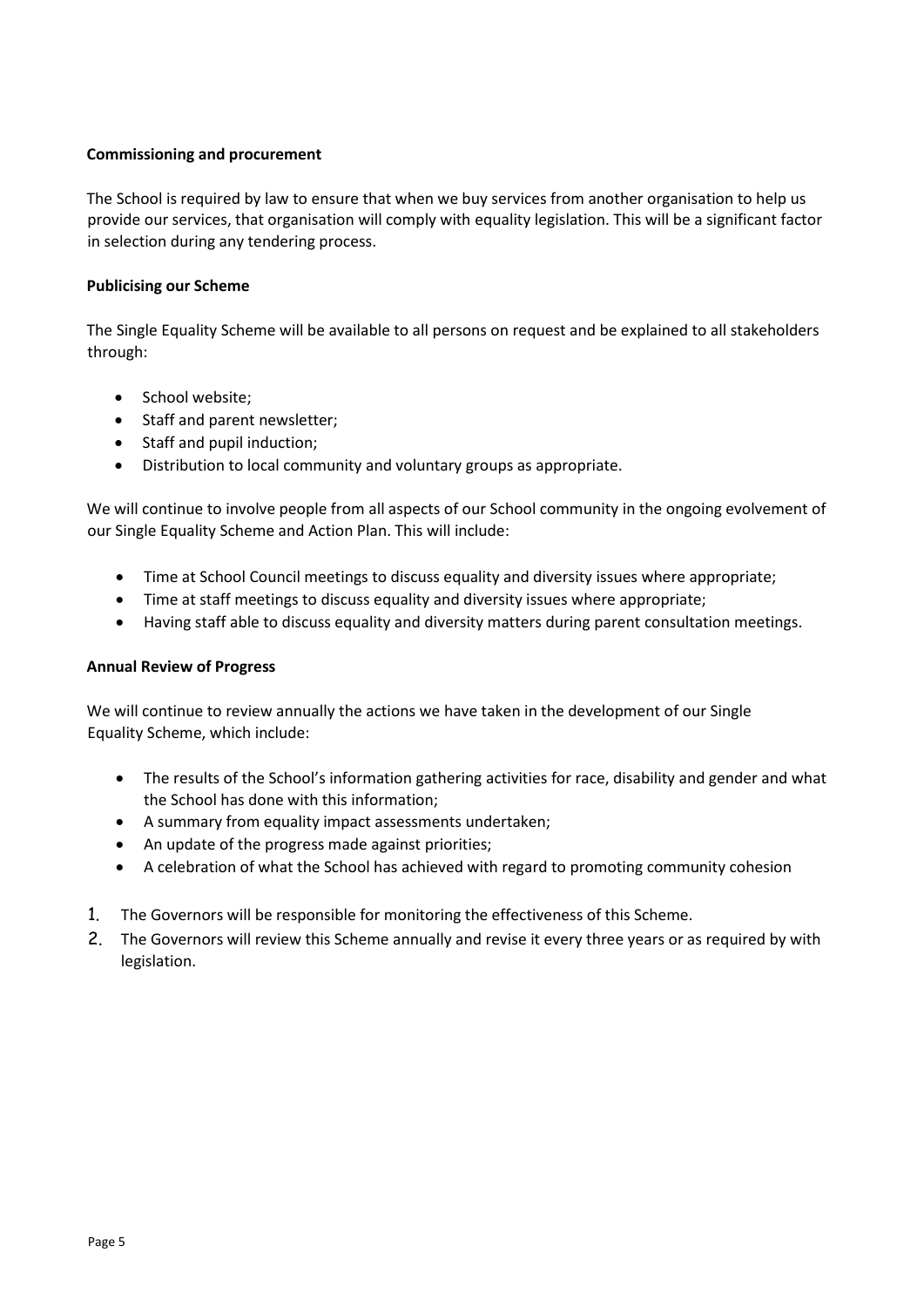# **Lancaster Lane Primary School Single Equality Scheme Action Plan 2020 - 21**

| (Place a tick to identify which statutory<br>duty/equality legislation the planned action is<br>meeting)<br>$R =$ Ethnicity, D = Disability, G = Gender,<br>SO = Sexual Orientation, A = Age,<br>$R/B$ = Religion or Belief<br>GR=gender reassignment<br>P/M pregnancy/marriage/partnership |              |              |              |              |              |              | <b>Proposed Action</b>                                                                                          | <b>Success Criteria</b>                                                                                    | <b>Timescale for</b><br>Implementation       | To be actioned<br>by | <b>Monitored by</b><br><b>Resource</b><br><b>Implications</b> |
|---------------------------------------------------------------------------------------------------------------------------------------------------------------------------------------------------------------------------------------------------------------------------------------------|--------------|--------------|--------------|--------------|--------------|--------------|-----------------------------------------------------------------------------------------------------------------|------------------------------------------------------------------------------------------------------------|----------------------------------------------|----------------------|---------------------------------------------------------------|
| R                                                                                                                                                                                                                                                                                           | D            | G            | <b>SO</b>    | A            | R/B          | <b>GR</b>    |                                                                                                                 |                                                                                                            |                                              |                      |                                                               |
|                                                                                                                                                                                                                                                                                             |              |              |              |              |              |              | all<br>To<br>report<br>characteristic incidents                                                                 | protected Termly reporting to<br>FGB                                                                       | Interim report to<br><b>FGB and Annually</b> | <b>Head Teacher</b>  | Governors                                                     |
|                                                                                                                                                                                                                                                                                             |              |              |              |              |              |              | To arrange disabled access<br>and consult with parents                                                          | Pupil-specific                                                                                             | <b>TBA</b>                                   | <b>SLT</b>           | SENDCo                                                        |
| $\checkmark$                                                                                                                                                                                                                                                                                | $\checkmark$ | $\checkmark$ | $\checkmark$ | $\checkmark$ | $\checkmark$ | $\checkmark$ | To make all staff aware of<br>Single Equality Scheme and<br>raise awareness of their<br>responsibilities/duties | <b>Equality Scheme</b><br>features as regular<br>agenda item at staff<br>and team meetings                 | Ongoing                                      | <b>SLT</b>           | <b>Head Teacher</b>                                           |
| $\checkmark$                                                                                                                                                                                                                                                                                | $\checkmark$ | $\checkmark$ | $\checkmark$ | $\checkmark$ | $\checkmark$ | $\sqrt{ }$   | To encourage pupils to<br>participate<br>in<br>school<br>discussion relating to all<br>equality criteria        | Evidence from School<br>Council<br>meetings<br>shows equality related<br>issues are regularly<br>discussed | Ongoing                                      | Staff                | <b>Head Teacher</b>                                           |

Page 7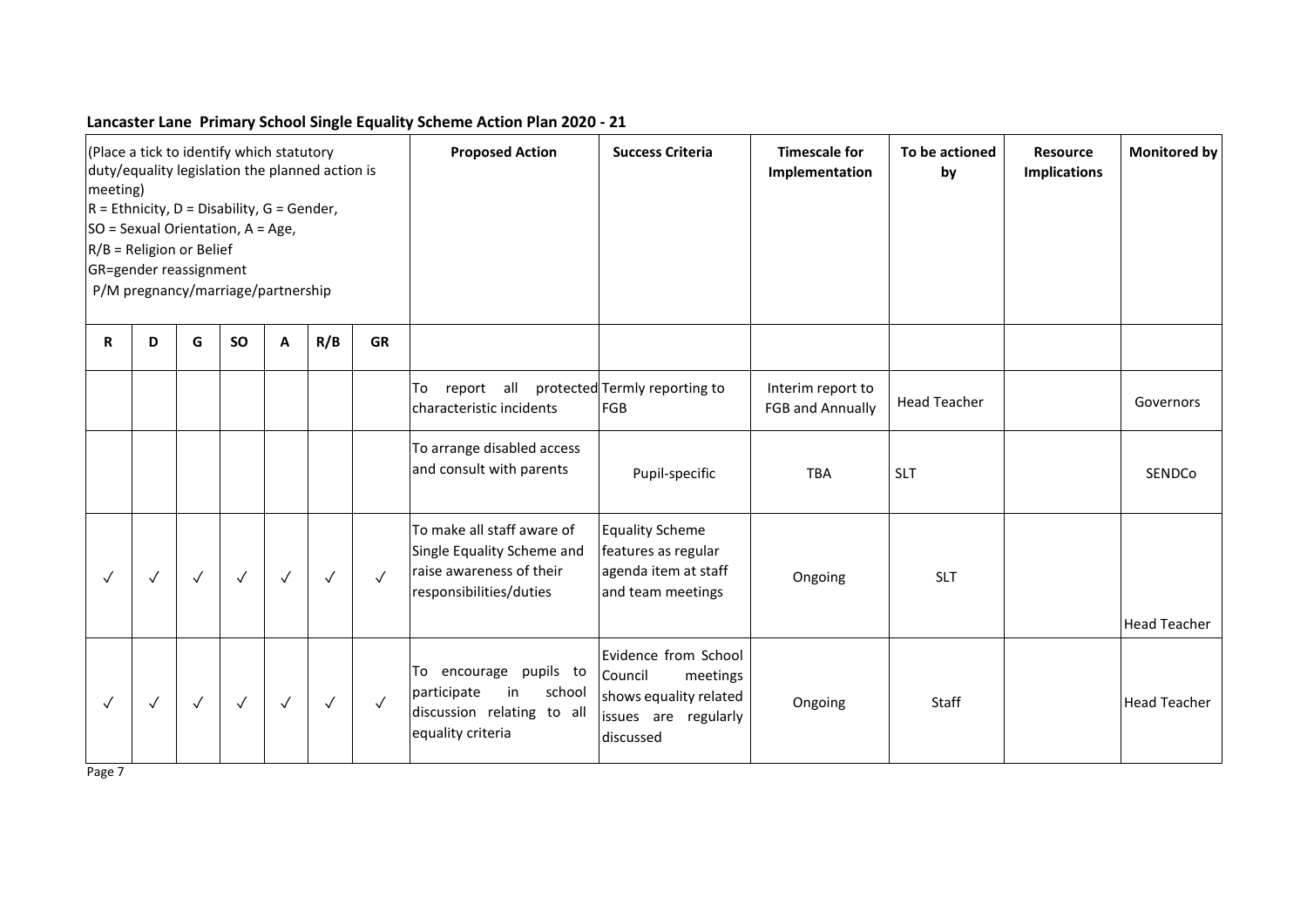# **Appendix A**

# **Roles and Responsibilities**

## **Governors will:**

- Provide leadership and drive for the development and regular review of the School's Equality and other policies.
- Provide leadership and ensure the accountability of the Head Teacher and senior staff for the communication and implementation of School policies.
- Highlight good practice and promote it throughout the School and wider community.
- Provide appropriate role models for all managers, staff and pupils.
- Praise examples of good practice from the School and among individual managers, staff and pupils.
- Ensure a consistent response to incidents, e.g. bullying cases and racist incidents.
- Ensure that the School carries out the letter and the spirit of its statutory duties (and ensure the provision of 'returns' to the local authority)

## **Head Teacher and senior staff will:**

- Initiate and oversee the development and regular review of Equality policies and procedures.
- Consult pupils, staff and stakeholders in the development and review of School policies.
- Ensure the effective communication of the policies to all pupils, staff and stakeholders.
- Ensure that managers and staff are trained as necessary to implement the policies.
- Oversee the effective implementation of the policies.
- Hold line managers accountable for effective policy implementation.
- Act as appropriate role models for all managers, staff and pupils.
- Highlight good practice from departments, individual managers, staff and pupils.
- Provide mechanisms for the sharing of good practice.
- Ensure a consistent response to incidents, e.g. bullying cases and racist incidents.
- Ensure that the School carries out its statutory duties effectively.